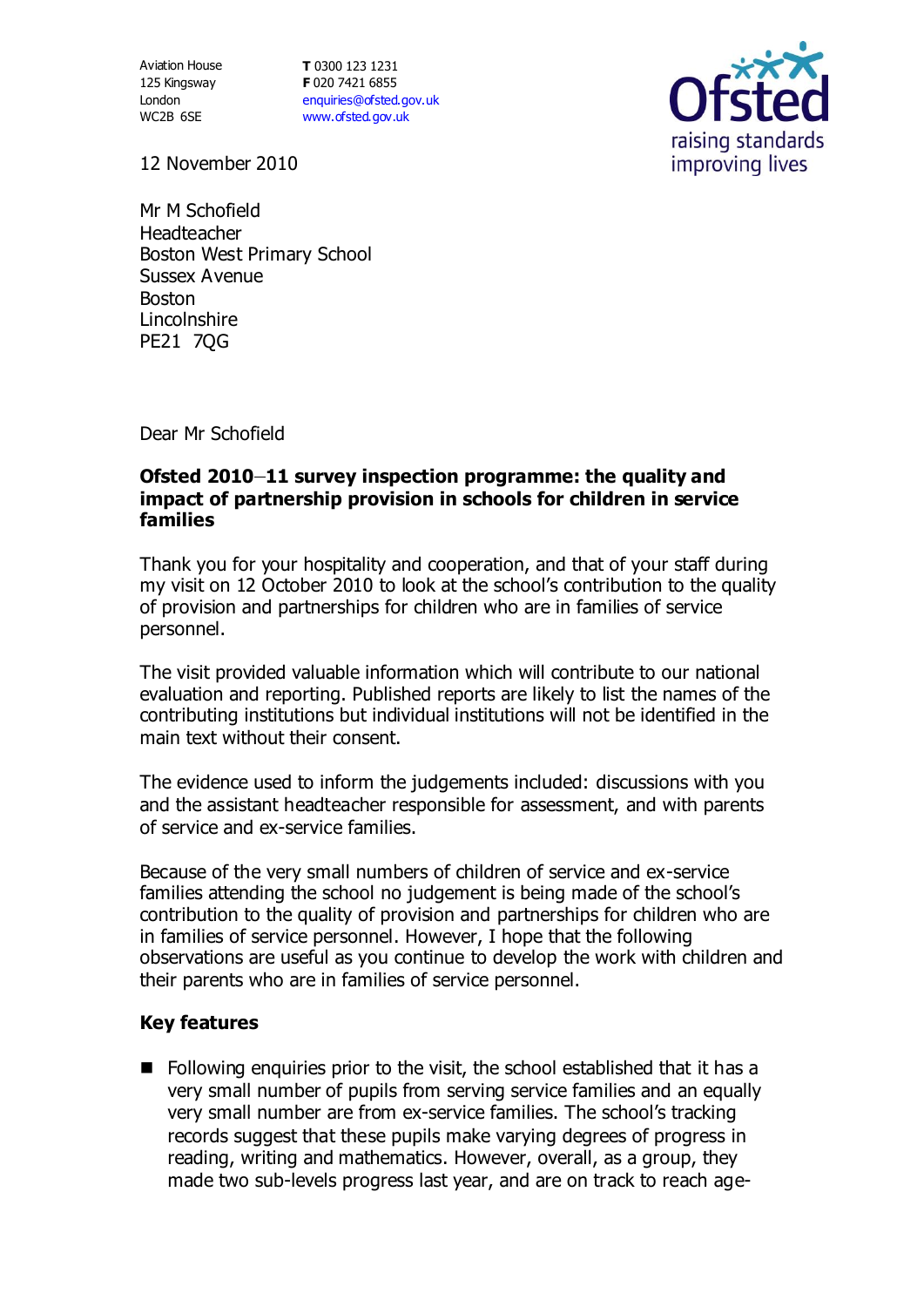related national expectations in the core subjects of English and mathematics.

- The few service pupils who have not spent all their schooldays at Boston West joined from other state schools. Transfer records did not indicate they were from service families. Local authority admission forms currently do not require to record whether children are from service backgrounds.
- Although Army service families often move together in large-scale regimental moves, soldiers who leave the Army settle into dispersed communities as individual families and often with no indication of their service background.
- The experience of the small number of service families in Boston West is largely similar to the experience of families in schools where the majority of pupils are from service families. They share the same anxieties and aspirations.
- Securing a good school for their children is a high priority for service and ex-service families. Schools with a good reputation within the community, as the families felt Boston West to have, are often oversubscribed. Service parents spoke with feeling about the distress experienced by children when they were unable to attend the school where their friends were because they had failed to gain admission. Although the families saw a good primary education as critical, all agreed about the need for maximum stability during Key Stage 4 when their children would take their GCSE examinations.
- There was a strongly held view among service and ex-service parents that they did not wish to be seen as different. There was a strong belief in selfsufficiency. However, all accepted that from time-to-time, support may be required and should be available. They feel that schools are well placed to provide unobtrusive support should this be required.
- Service families are familiar with, and have made use of, the main forces' welfare organisations such as the Soldiers, Seamen and Airmen's Families Association (SSAFA), the Royal Air Force Association (RAFA) and the Royal Air Force Families Federation (RAFFF). No family was familiar with the Children's Education Advice Service (CEAS), although families would only be registering if their child had special educational needs and/or disabilities. Families were unaware of any local authority support they may turn to.
- $\blacksquare$  It was explained by parents how shortcomings in transfer records between schools can affect children who experienced difficulties, for example with their handwriting. If records are not passed on, or not acted on by the next school, pupils continue to have difficulties well into their secondary education.
- Service parents whose partners work away value the provision of extended childcare services beyond the school day, and to facilitate their own work or training for professional qualifications. Addressing such community need seems particularly relevant to the school as it plans for the school's expansion to accommodate growing numbers of pupils.